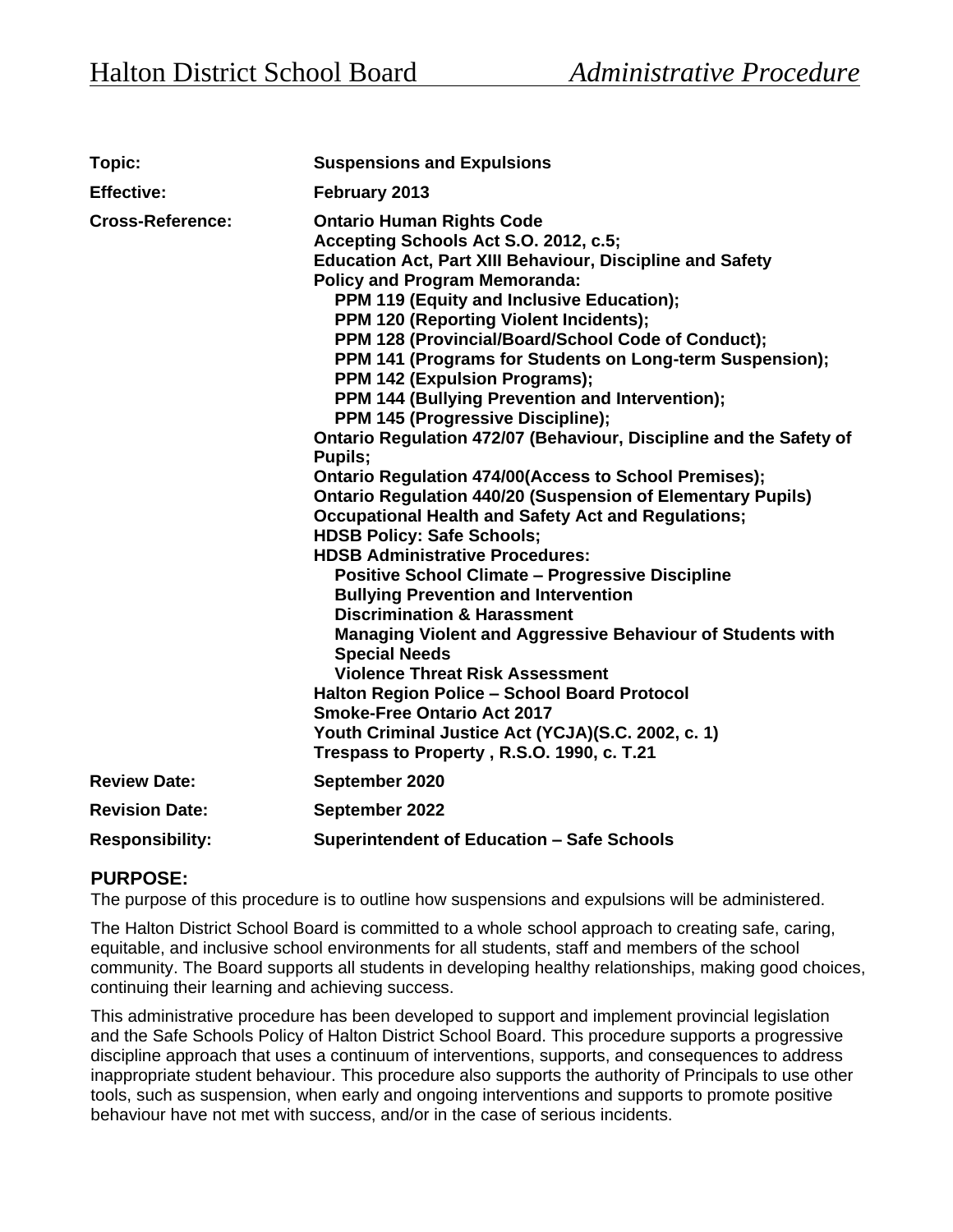Principals are also authorized to respond to situations with a recommendation for expulsion, which is further along the continuum of progressive discipline. Principals have a duty under the *Education* Act to maintain proper order and discipline in schools, and students are responsible to the Principal for their conduct.

The Board supports the use of suspension and expulsion where a student has engaged in one or more of the activities outlined in the *Education Act* under Part XIII Sections 306(1) and 310(1) and in Board Policy, on school property, during a school-related activity or event (on or off school property), and/or in circumstances where the activity (on or off school property) has an impact on the school climate.

In all cases where consequences may be imposed, teachers, administrators and the Board will consider the safety and dignity of all students, and the impact of the activity on the school climate. The Principal and/or Discipline Committee of the Board shall consider whether or not the discipline results in discrimination or differential treatment on the basis of protected grounds under the Ontario Human Rights Code.

# **DEFINITIONS**

## **1. Suspension**

A suspension means students are removed from school temporarily for a specified period of time. Students may be suspended for a period of time ranging from one school day to twenty school days. Students who are suspended for more than five school days are considered to be on long-term suspension and are eligible for Halton Opportunities Program for Expelled /Suspended Students (HOPES). Students cannot take part in school activities or events or be on any Board property while suspended.

## **2. Expulsion**

Expelled students are removed from school for an indefinite time period. Students are suspended first, while a Principal's investigation/inquiry takes place. Students can be expelled from their own school or they can be expelled from all schools in the Board. Students expelled from all schools in the Board cannot attend any HDSB school program or take part in school activities or events or be on any Board property with the exception of the Board's HOPES program.

## **PROCEDURE**

### **1. Principal Investigation/Inquiry**

Before determining appropriate supports and/or consequences in response to inappropriate student behaviours, the Principal must complete an investigation as required by the *Education Act* and consistent with the *Ontario Human Rights Code* and the Board's expectations for Principal investigations. The Principal must take into consideration any mitigating and other factors.

### **2. Mitigating and Other Factors**

The Education Act requires Principals consider mitigating and other factors before imposing any disciplinary measure such as a suspension or suspension pending an investigation to determine whether to recommend expulsion. Before applying discipline, the discriminatory or disproportionate impacts of disciplinary decisions on the basis of protected grounds under the *Ontario Human Rights Code* shall be considered. For the purpose of the Suspension and Expulsion Administrative Procedure, the Board interprets the provisions of the *Education Act* and Regulations in a broad and liberal manner consistent with the *Ontario Human Rights Code*. The Principal shall consider whether or not the discipline will result in discrimination or differential treatment on the basis of protected grounds under the Ontario Human Rights Code. If the Principal determines it is not appropriate to recommend an expulsion, the Principal must consider mitigating and other factors in deciding whether to shorten the length of the suspension.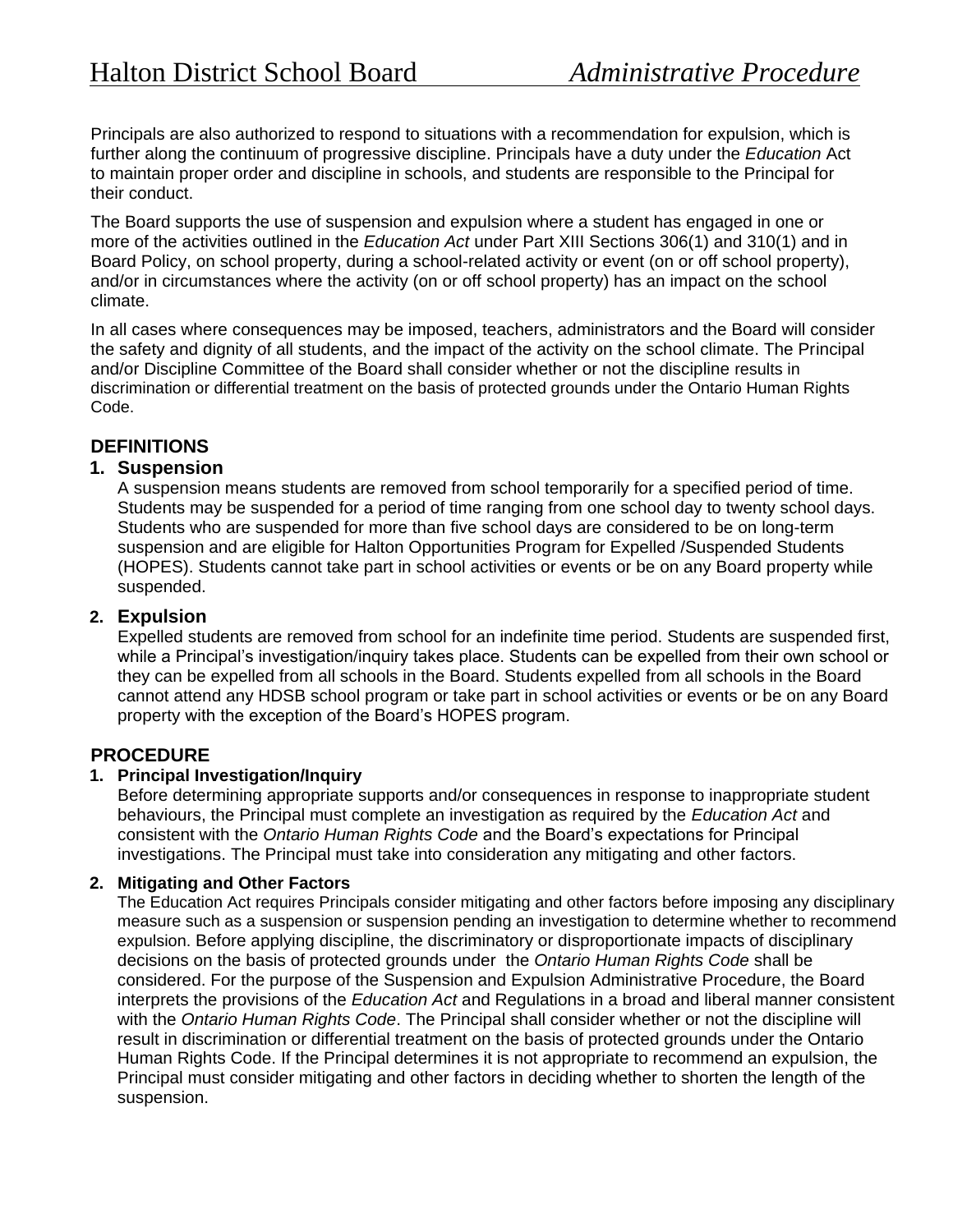## **The Mitigating Factors to be considered are:**

- 1. Whether the student has the ability to control their behaviour;
- 2. Whether the student has the ability to understand the foreseeable consequences of their behaviour;
- 3. Whether the student's continuing presence in the school does or does not create an unacceptable risk to the safety of any person at the school.

## **Other Factors to be considered are:**

- 1. The student's academic, discipline and personal history;
- 2. Whether a progressive discipline approach has been attempted with the student, and if so, the progressive discipline approach(es) that has/have been attempted and any success or failure;
- 3. Whether the infraction for which the student might be disciplined was related to any harassment of the student because of race, colour, ethnic origin, place of origin, religion, creed, disability, gender or gender identity, sexual orientation or harassment for any other reason;
- 4. The impact of the discipline on the student's prospects for further education;
- 5. The student's age;
- 6. Where the student has an individual education plan (IEP) or disability-related needs:
	- a) whether the behaviour causing the incident was a manifestation of the student's disability;
	- b) whether appropriate individualized accommodation has been provided, and
	- c) whether a suspension is likely to result in a greater likelihood of further inappropriate conduct.

## **2. VIOLENT INCIDENT REPORTS**

- a) For the purposes of Safe Schools reporting, practices, and procedures, "violent incidents" are identified and defined as those outlined in PPM 120 by the Ministry of Education. As such, they cannot be modified by the Board.
- b) All violent incidents that occur on school property during school run programs shall be reported by the Principal. When a student engages in an act considered to be violent, the Principal shall complete a *Violent Incident Form* through the Halton Incident Tracking System (see Appendix A). Violent incidents committed by non-HDSB persons are to be reported to the Superintendent responsible for discipline using the *Violent Incident Form for Persons other than HDSB Students* (see Appendix B).
- b) Incidents considered to be violent as per PPM 120 are:
	- uttering (verbalizing, writing or sending) a threat to inflict serious bodily harm on another person
	- committing an act of vandalism that causes extensive damage to school property at the student's school or to property located on the premises of the student's school
	- possessing a weapon, including possessing a firearm
	- physical assault causing bodily harm requiring medical attention by a medical practitioner
	- sexual assault
	- robbery
	- using a weapon to cause or to threaten bodily harm to another person
	- extortion
	- hate and/or bias-motivated occurrences
	- trafficking in weapons or illegal drugs
- c) Police must be notified for violent incidents involving students aged twelve (12) and over. Please refer to the *Halton Police – School Board Protocol*. As outlined in the Police – School Board Protocol, every effort must be made to contact the parent(s)/guardian(s) of the student before police speak with students in the course of an investigation.

## **3. SUSPENSION (Grades 4-12)**

a) As per the *Education Act*, Section 306 (1), the Principal shall consider whether to suspend a student if they believe that the student has engaged in any of the following activities while at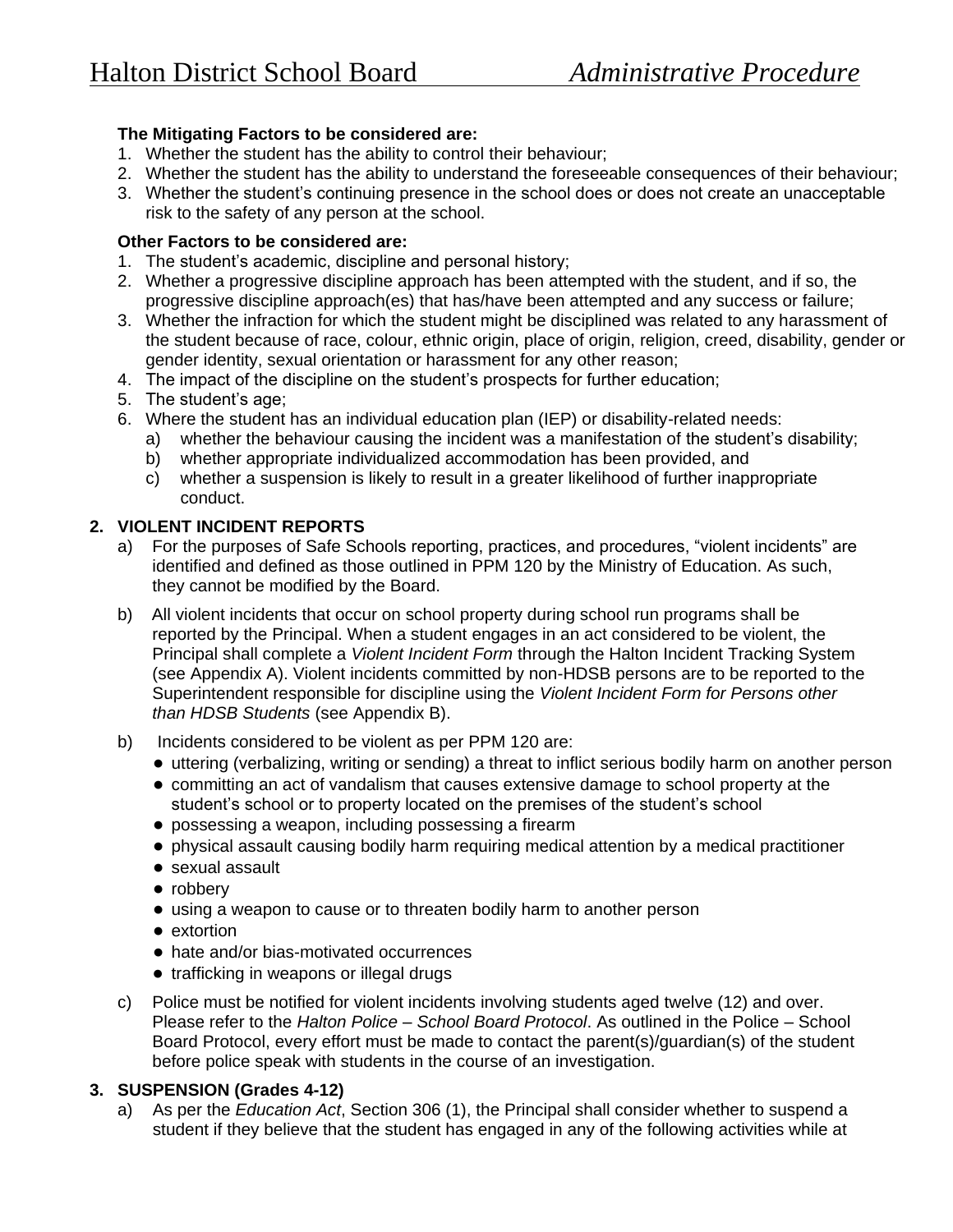school, at a school-related activity or in other circumstances where engaging in the activity will have an impact on the school climate:

- i. Uttering (verbalizing, writing or sending) a threat to inflict serious bodily harm on another person \* \*\*
- ii. Possessing alcohol, **illegal drugs**, cannabis (unless the student is a medical cannabis user) \*
- iii. Being under the influence of alcohol, cannabis or other controlled substance, unless the student has a medical exemption
- iv. Swearing at a teacher or at another person in a position of authority
- v. Committing an act of vandalism that causes extensive damage to school property at the student's school or to property located on the premises of the student's school
- vi. Bullying (*as defined in Administrative Procedure: Bullying Prevention and Intervention*) \*
- vii. Disorderly conduct and/or persistent opposition to authority
- viii. Fire setting, initiating a false alarm, making a bomb threat, inappropriate or dangerous use of an incendiary device or a related act that places individuals, property, or community at risk \* \*\*\*
- ix. Extortion attempting to take money or property under threat of harm or duress  $*$
- x. Harassment repeated comments or conduct that is known or ought to be known as unwelcome; on the basis of sex, gender identity, sexual orientation, race, colour, ethnicity, culture, citizenship, ancestry, origin, religion, creed, family status, socio-economic status, special needs, disability and/or any other immutable characteristic or ground protected by the *Ontario Human Rights Code*, as well as inappropriate sexual behaviour
- xi. Hate or bias-motivated occurrences words or actions considered offensive in reference to a person's gender identity, sexual orientation, race, colour, ethnicity, culture, citizenship, ancestry, origin, religion, creed, family status, mental or physical disability, socioeconomic status, and/or any other grounds protected by the *Ontario Human Rights Code* \* \*\*
- xii. Smoking or vaping on school property in violation of the *Smoke Free Ontario Act, 2017*
- xiii. Theft taking, possessing property without the permission of the owner
- xiv. Reckless or dangerous use of a vehicle (e.g., car, motorcycle, bicycle, etc.) on school property
- xv. Conduct injurious to the moral tone of the school and/or to the physical or mental well-being of others in school
- xvi. Fighting
- xvii. Assault \*
- xviii. Aiding or inciting harmful behaviour (e.g., arranging or recording a fight)
- xix. Inappropriate use of electronic media, devices, and/or HDBS network
- \* Police **must** be contacted if student is 12 years or older (Principal's discretion under the age of 12)
- \*\* Violent Incident Form **must** be completed for these incidents
- \*\*\* Fire Department must be notified when students engage in activities that involve incendiary devices (e.g., lighters, matches, fireworks, etc.) or when fire alarms are falsely initiated
	- b) Upon a decision to suspend a student, the Principal shall promptly:
		- Inform the student's parent(s)/guardian(s), an adult student, or the student 16 or 17 years old and withdrawn from parental control of the decision to suspend;
		- Provide prompt written notice of the suspension to the adult student or the parent/quardian of the student;
		- Arrange, in conjunction with the student's teacher(s), to have school work prepared and provided to the student for the duration of the suspension; and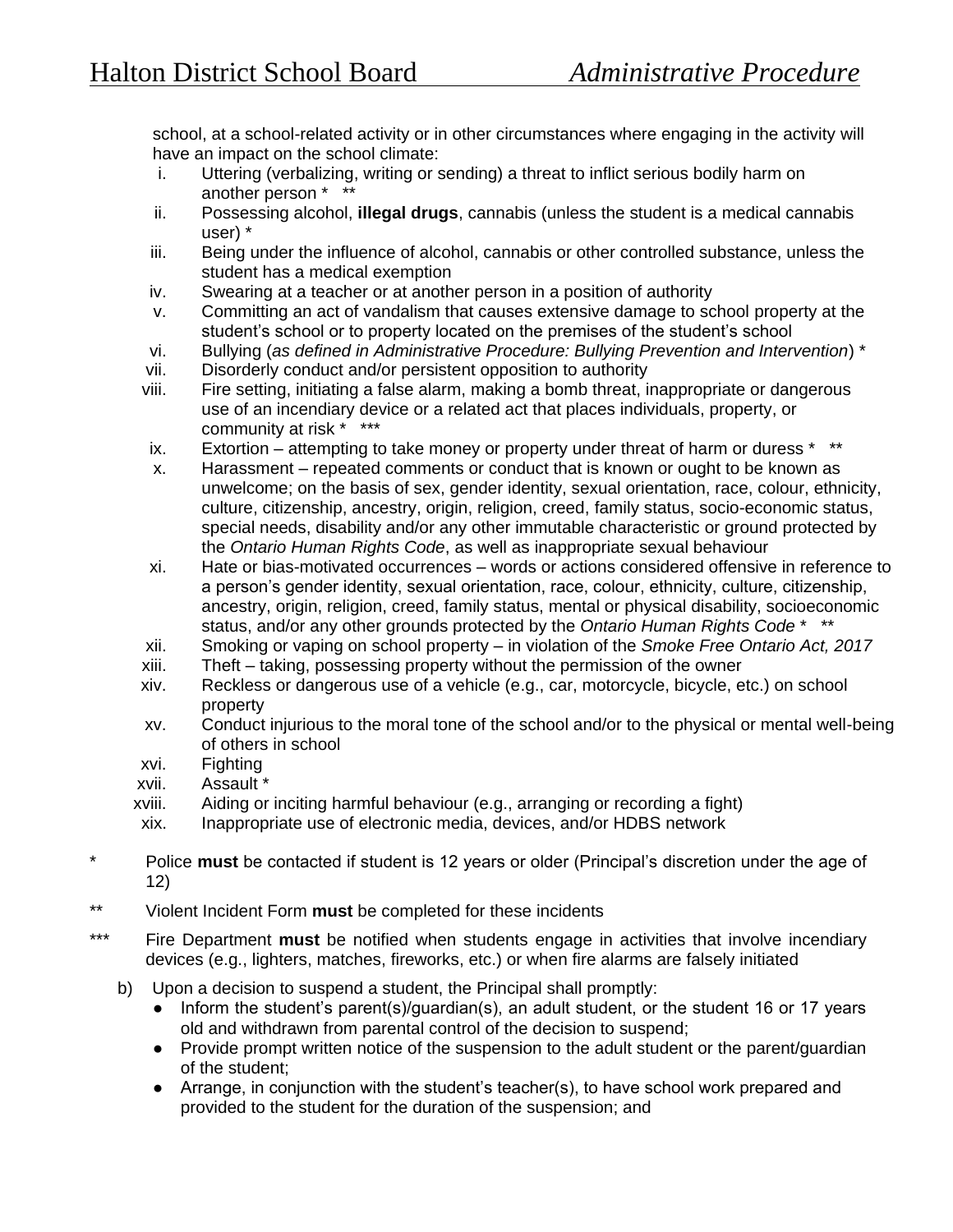● Inform the adult student or parent/guardian of the student of the alternative program for suspended students (HOPES) if the student is suspended for more than five (5) days.

## **4. SUSPENSION APPEALS**

- a) When either a student's parent/guardian(s), an adult student, or a 16 or 17 year-old student who has withdrawn from parental control, disagrees with the decision of a Principal to suspend, they may appeal the Principal's decision to suspend within ten (10) days of the decision to suspend. The Discipline Committee will hear suspension appeals as required by the *Education Act* and in accordance with the HDSB Suspension Appeal Process (see Appendix C). The suspension appeal process does not stay the suspension.
- b) Parties to the appeal shall include:
	- Principal/Vice Principal(s) of the school in which the student is registered;
	- Superintendent of Education responsible for the school in which the student is registered;
	- Student if 18 years old, or if 16 or 17 years old and has withdrawn from parental control; and/or
	- Student's parent(s)/guardian(s)

Any and all parties are entitled to have legal representation present during the appeal.

The Halton District School Board Process for Resolving Suspension Appeals:

Step 1: Notice of Appeal communicated to the Safe Schools department as outlined in the suspension letter within ten (10) days of the commencement of the suspension.

Step 2: Meeting with the Principal in an effort to resolve the appeal.

Step 3: Meeting with the Family of Schools Superintendent in an effort to resolve the appeal.

Step 4: Hearing before the Discipline Committee of the Board (within 15 school days of receiving the notice of appeal, unless the parties agree on a later deadline).

The above process may be amended at the discretion of the Superintendent of Education of Safe Schools in consultation with the respective Family of Schools Superintendent.

The HDSB Suspension Appeal Process is outlined in detail in Appendix C.

### **5. EXPULSION**

- a) As per the *Education Act,* Section 310(1), the Principal **shall** suspend and may, upon the conclusion of a thorough and impartial investigation, consider recommending to the Board that a student be expelled from the student's school or from all schools of the Board when the Principal has determined that a student has engaged in any of the following activities while at school, at a school-related activity or in other circumstances where engaging in the activity will have an impact on the school climate:
	- i. Possessing a weapon, including possessing a firearm (includes knives, guns, or other weapons and includes replica weapons) \* \*\*
	- ii. Using a weapon to cause or to threaten bodily harm to another person (includes knives, guns, or other weapons and includes replica weapons) \* \*\*
	- iii. Committing physical assault on another person that causes bodily harm requiring treatment by a medical practitioner \* \*\*
	- iv. Committing sexual assault touching of a sexual nature that is known or should be known to be unwanted \* \*\*
	- v. Trafficking in weapons or illegal drugs \* \*\*
	- vi. Committing robbery \* \*\*
	- vii. Giving alcohol or cannabis to a minor
	- viii. Bullying if
		- i. the student has previously been suspended for engaging in bullying, and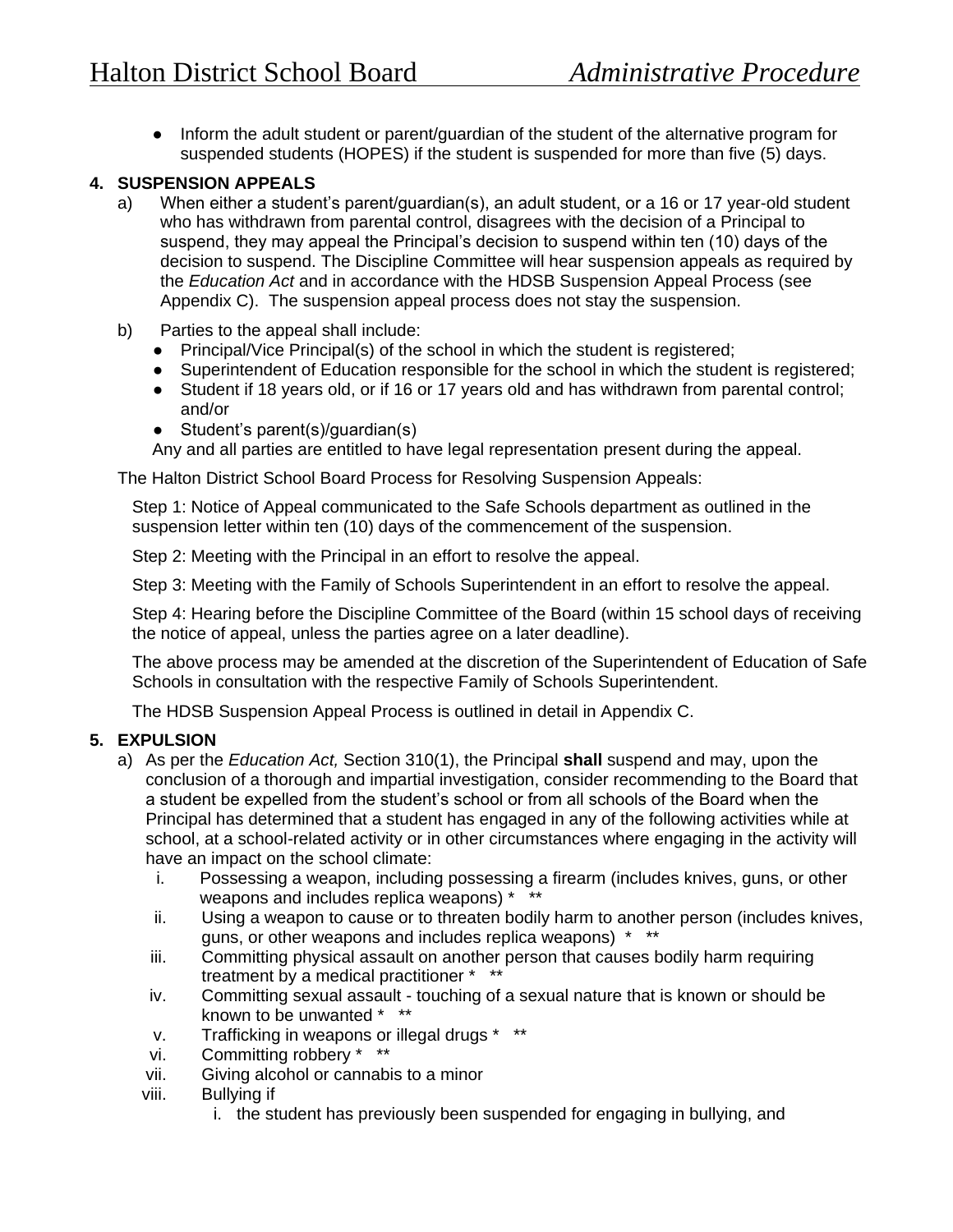- ii. the students' continuing presence in the school creates an unacceptable risk to the safety of another person \*
- iii. the pupil's continuing presence in the school creates an unacceptable risk to the safety of another person for students in junior kindergarten to grade 3
- ix. Any activity listed in subsection 306 (1) that is motivated by bias, prejudice or hate based on race, national or ethnic origin, language, colour, religion, sex, age, mental or physical disability, sexual orientation, gender identity, gender expression, class or any other identified ground under the Ontario Human Rights Code \* \*\*
- x. An act considered by the Principal to be significantly injurious to the moral tone of the school and/or the physical or mental well-being of others
- xi. A pattern of behaviour that is so inappropriate that the student's continued presence is injurious to the effective learning and/or working environment of others
- xii. Activities engaged in by the student on or off school property that cause the student's continuing presence in the school to create an unacceptable risk to the physical or mental well-being of other person(s) in the school or Board
- xiii. Activities engaged in by the student on or off school property that have caused extensive damage to the property of the Board, or to goods that are/were on Board property
- xiv. Possession or use of explosive devices, including fireworks \* \*\*\*
- xv. Trafficking in controlled or illegal drugs \*
- \* Police **must** be contacted (Principal's discretion under the age of 12)
- \*\* Violent Incident Form completed for these incidents
- \*\*\* Fire Department **must** be notified when students engage in activities that involve incendiary devices (e.g., lighters, matches, fireworks, etc.) or when fire alarms are falsely initiated
	- b) Where a student has no history of discipline or behaviour intervention, or no relevant history, a single act, incident or infraction considered by the Principal to be a serious violation of the expectations of student behaviour and/or a serious breach of the School/Board Code of Conduct may result in the Principal suspending a student and conducting an investigation to determine whether to recommend to the Discipline Committee that the student be expelled.
	- c) When a Principal issues a suspension pending expulsion under *Education Act* 310 (1), the Principal shall:
		- follow the suspension procedures including notification of parent/guardian, provision of school work, and making a referral to the HOPES program;
		- immediately commence an investigation to determine if a recommendation to expel is applicable;
		- ensure, as per the Police School Board Protocol, that the investigation is conducted parallel to but independently of any police investigation and begins only after the police have advised the school investigation may proceed; and
		- work in coordination with the Safe Schools department to conclude the investigation, prepare the Principal's Report, and communicate the Principal's Report to the parents/guardians of the student or to the student if over 18 years of age or 16 or 17 years of age and withdrawn from parental control.

When a Principal recommends a student is to be expelled from the school or all schools within the Board, the Principal shall prepare a Principal's Report for submission to the Discipline Committee.

## **6. EXPULSION HEARINGS**

a) The Discipline Committee of the Board will conduct expulsion hearings as required by the *Education Act*.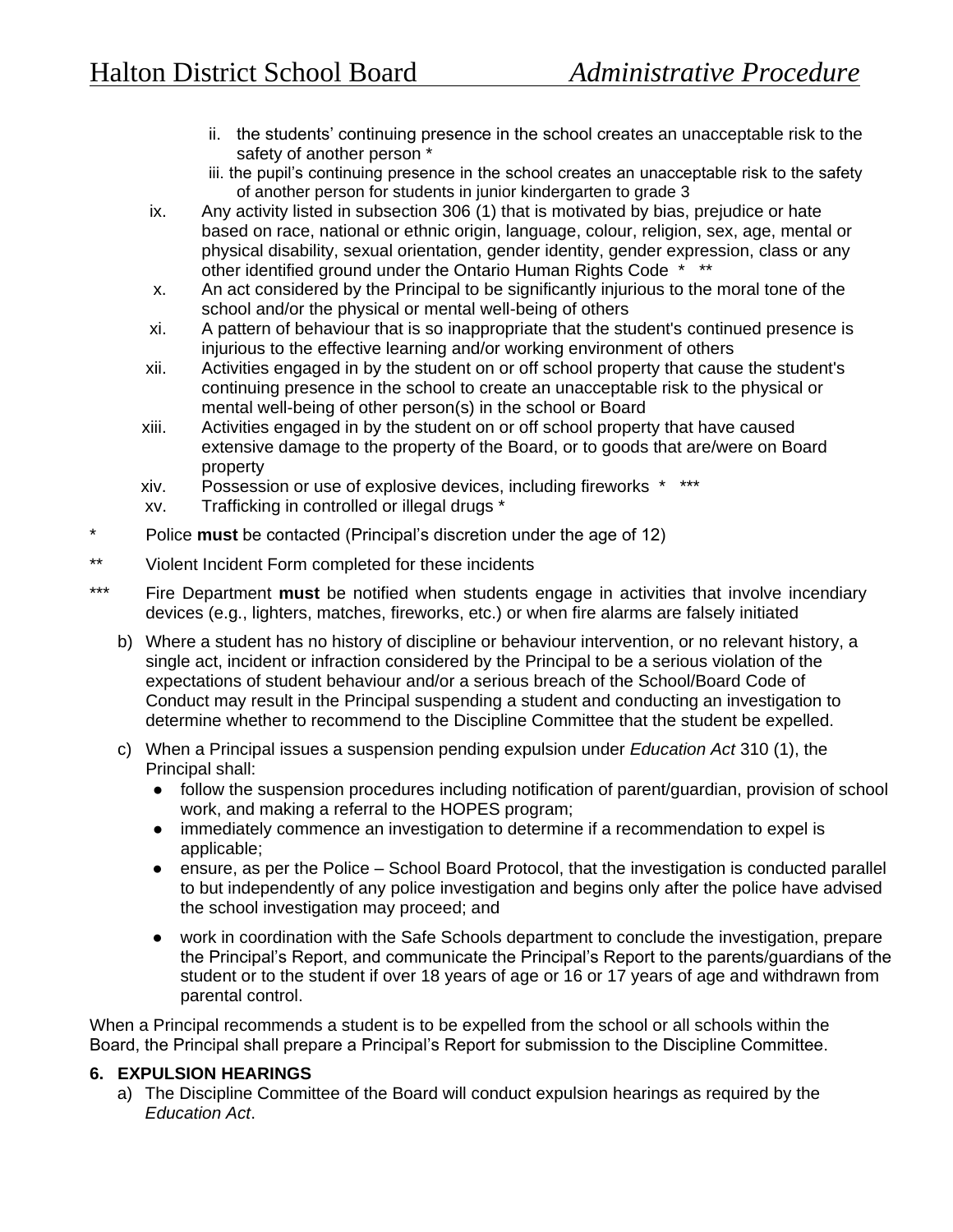- b) Parties to the hearing shall include:
	- Principal/Vice Principal(s) of the school in which the student is registered
	- Superintendent of Education responsible for the school in which the student is registered
	- Student if 18 years old, or if 16 or 17 years old and has withdrawn from parental control and/or
	- Student's parent(s)/guardian(s)

Any and all parties are entitled to have legal representation present during the hearing.

- c) The Discipline Committee shall take into account:
	- submissions and views of all parties;
	- mitigating and other factors;
	- any written responses to the Principal's report provided to the committee before the completion of the hearing; and
	- the discriminatory impacts of disciplinary decisions on students on the basis of identity grounds protected by the *Ontario Human Rights Code*.

The Discipline Committee may, in its decision:

- i) Decide not to expel the student and:
- uphold the decision of the Principal regarding the suspension;
- uphold the decision of the Principal but decrease the number of days of the suspension; or
- overturn the decision of the Principal regarding the suspension and remove it from the pupil's record.
- ii) Expel the student from their school only or all schools of the board and assign the student to the HOPES program.
- iii) The decision of the Discipline Committee will be communicated to all parties to the hearing in writing by the Superintendent of Education – Safe Schools.

An expulsion from the student's school or all schools may be appealed to the Child and Family Services Review Board.

The Superintendent of Safe Schools, in consultation with the Superintendent of Education for the student's school, will determine the placement of the student should they be expelled from their designated school only. The Board's Safe Schools Transfer process will be followed in such cases. The Superintendent of Student Services (or designate) will be consulted if the student has special needs requiring specific program requirements.

## **7. DOCUMENT RETENTION – SUSPENSIONS AND EXPULSIONS**

### **Safe Schools Incident Reporting (SSIR) Forms**

Retain Part I of the Safe Schools Incident Report Form (SSIR) in the Documentation File of the student's OSR as per the following schedules:

| Non Violent Incidents as per PPM 120     |                |                                  |  |
|------------------------------------------|----------------|----------------------------------|--|
| No action taken                          | <b>Discard</b> |                                  |  |
| All other action including suspension or | Minimum 1 year | Subject to culling 5 years after |  |
| expulsion                                |                | the student retires from school  |  |
| Violent Incidents as per PPM 120         |                |                                  |  |
| Any action taken other than              | Minimum 1 year | Subject to culling 5 years after |  |
| suspension or recommend expulsion        |                | the student retires from school  |  |
| Suspension or expulsion quashed          | year           | Must be removed from OSR         |  |
|                                          |                | after 1 year                     |  |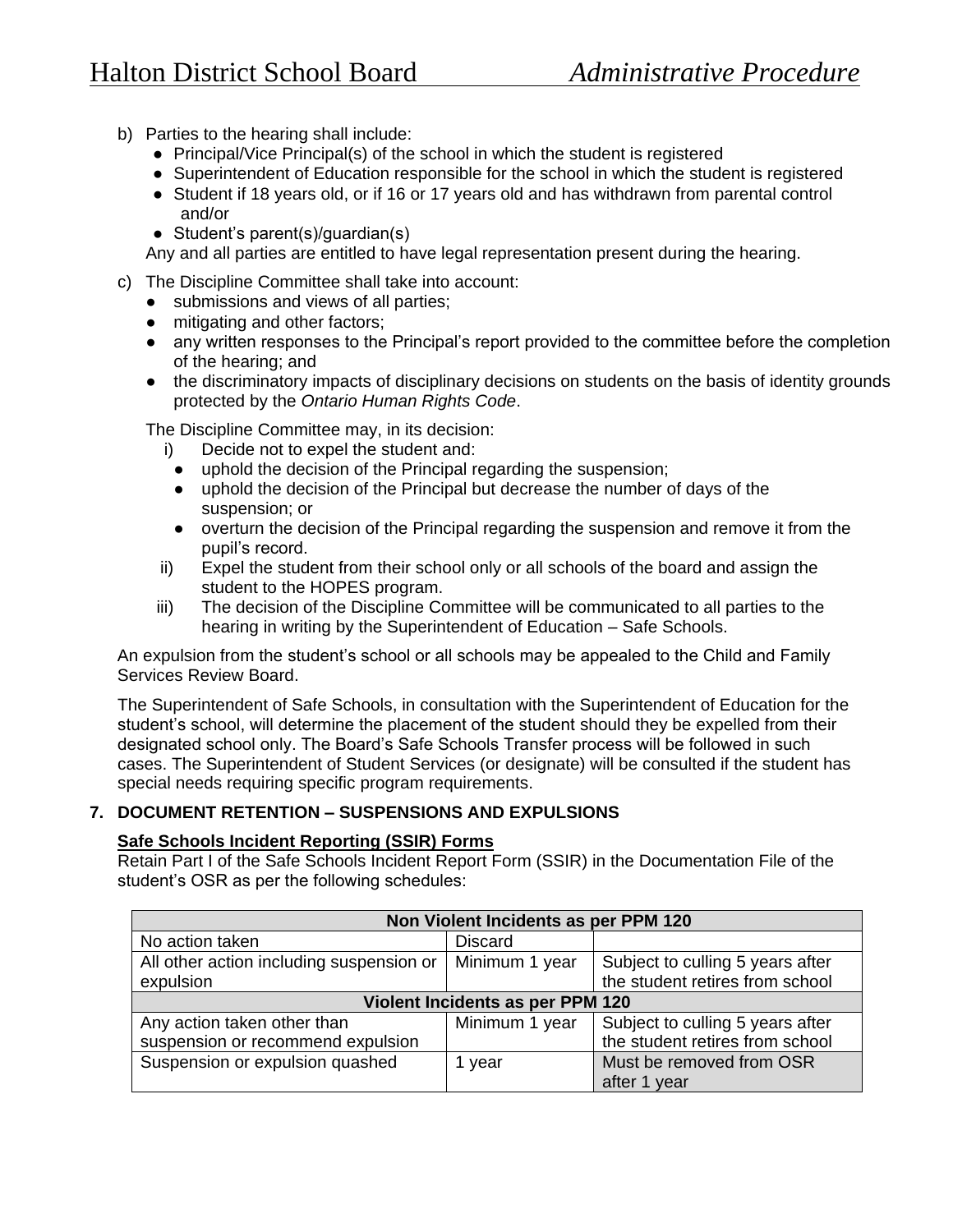| Suspension | Minimum 3<br>vears | Attach Part I to suspension letter<br>Subject to culling 5 years after<br>the student retires from school |
|------------|--------------------|-----------------------------------------------------------------------------------------------------------|
| Expulsion  | Minimum 5<br>vears | Attach Part I to expulsion letter<br>Subject to culling 5 years after<br>the student retires from school  |

See also the *HDSB Administrative Procedure: Positive School Climate – Progressive Discipline*.

#### **Suspension Letters**

Suspension letters are to be placed in the Documentation File of a student's OSR. Retention periods for suspension letters are as follows:

| Suspensions, Non Violent as per PPM 120                                         |                                                                     |  |
|---------------------------------------------------------------------------------|---------------------------------------------------------------------|--|
| Minimum 1 year, thereafter may be removed at the<br>discretion of the Principal | Subject to culling 5 years after<br>the student retires from school |  |
| Suspensions, Violent as per PPM 120                                             |                                                                     |  |
|                                                                                 |                                                                     |  |

In the event a suspension is quashed for any reason (e.g., on appeal or with the Principal's consent), the applicable suspension letter is immediately expunged (i.e. removed from the OSR and destroyed). Any electronic version of the suspension letter must also be deleted.

If a Principal makes an agreement with a family to remove a suspension letter on a given date, removal of the documentation is subject to the requirements outlined above.

#### **Expulsion Letters**

Expulsion letters are to be placed in the Documentation File of a student's OSR. Retention periods for expulsion letters are as follows:

| Expulsions, Non Violent as per PPM 120        |  |  |
|-----------------------------------------------|--|--|
| 5 years after the student retires from school |  |  |
| <b>Expulsions, Violent as per PPM 120</b>     |  |  |
| 5 years after the student retires from school |  |  |

5 years after the student retires from school

In the event a recommendation to expel is not upheld by the Discipline Committee of the Board, the resultant suspension letters are subject to the applicable guidelines as outlined above.

In the event the Discipline Committee overturns a recommendation to expel and quashes the suspension entirely, the applicable suspension letters are immediately expunged (i.e. removed from the OSR and destroyed). Any electronic version of the suspension letter must also be deleted. It is HDSB practice that *both* the electronic *and* printed copies of the suspension letters are expunged when a suspension has been quashed. Note that SSIR Forms must be retained for a year even when a suspension or expulsion is quashed.

### **8. HALTON OPPORTUNITIES PROGRAMS FOR SUSPENDED/EXPELLED STUDENTS (HOPES)**

The Halton District School Board authorizes the operation of programs for students who are suspended for six to twenty days, and for students who are expelled from all schools as required by PPMs 141 and 142. Upon a decision to suspend for more than five days, the Principal will provide the parent(s)/guardian(s) with information regarding the HOPES program (see Appendix D) for full details on the HOPES program.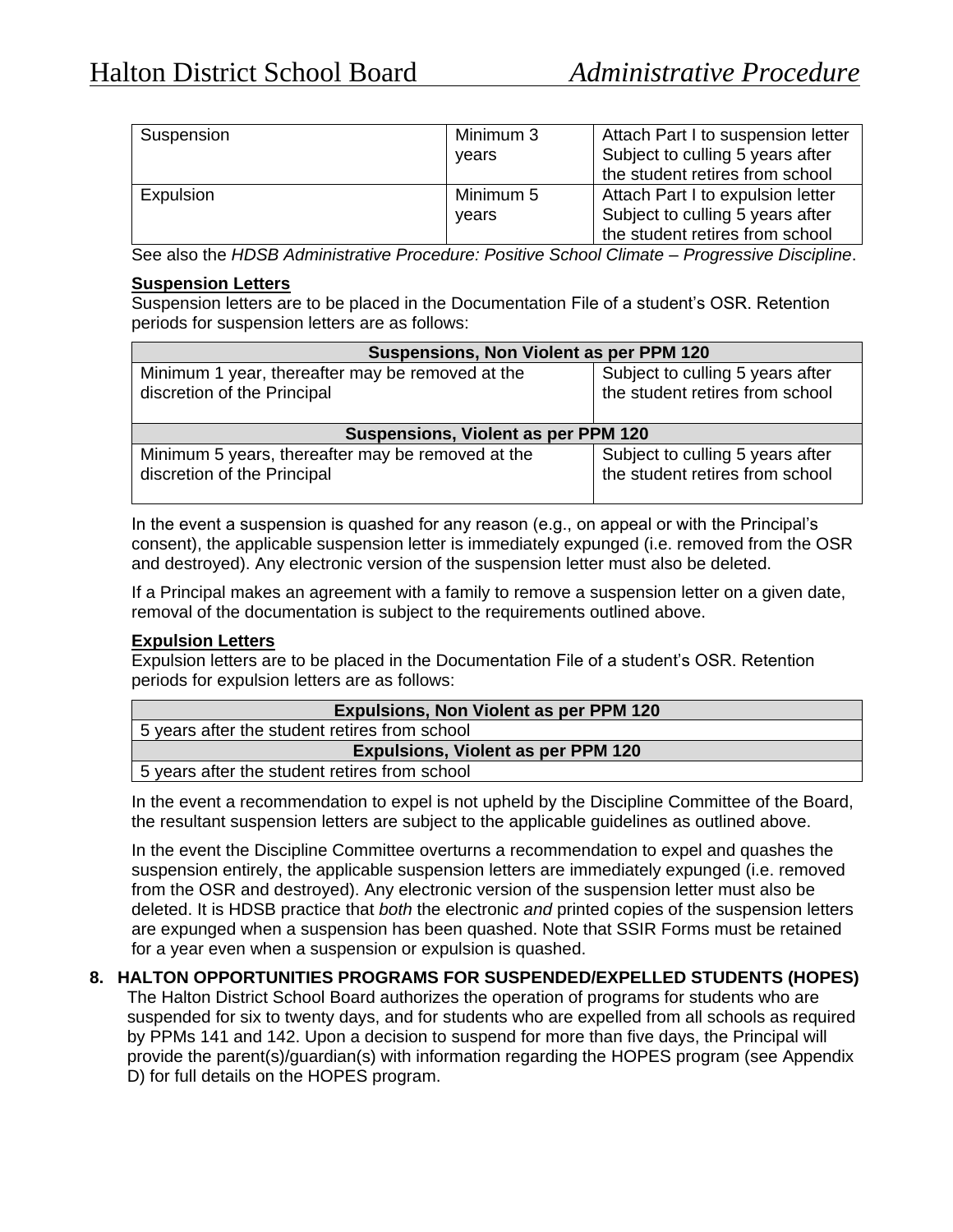In all cases (suspension or expulsion), the HOPES staff will communicate with the student's parents/guardians (or the student if over 18 years of age or 16 or 17 years old and withdrawn from parental control) in order to describe the HOPES program and arrange an intake meeting prior to students attending the program. Transportation to and from HOPES is provided by the Board for all students attending the program.

Attendance in HOPES is voluntary for suspended students. A student who does not participate in HOPES may return to their school following the suspension period.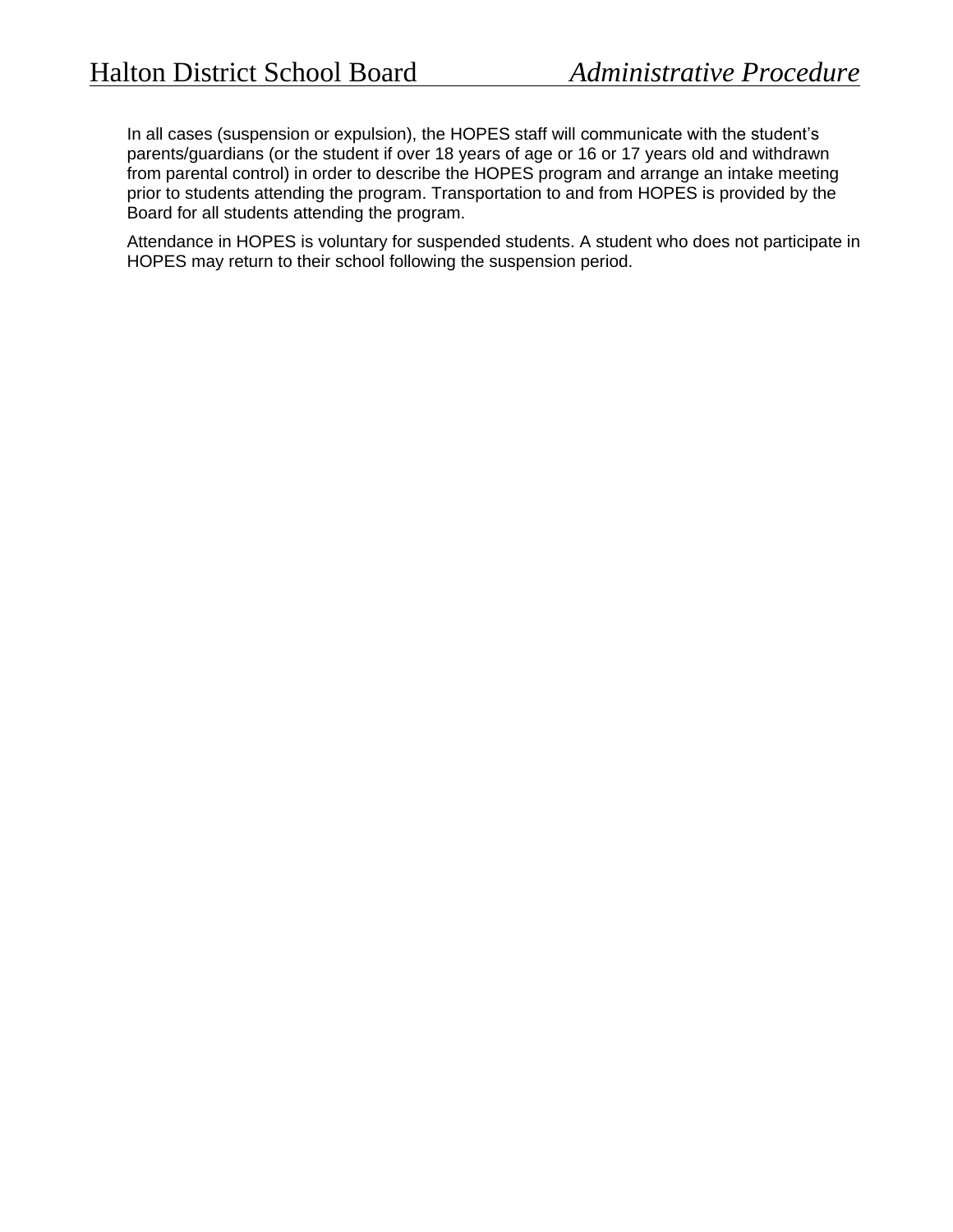## **Appendix A**

|                                                                                                                                                               | VIOLENT INCIDENT FORM                                               |                     |                |  |
|---------------------------------------------------------------------------------------------------------------------------------------------------------------|---------------------------------------------------------------------|---------------------|----------------|--|
| School:                                                                                                                                                       | Phone #:                                                            | Date:               |                |  |
| Person who committed the incident: (Please complete a separate report for each person)                                                                        |                                                                     |                     |                |  |
| <b>SURNAME:</b>                                                                                                                                               | <b>FIRST:</b>                                                       | AGE:                | DATE OF BIRTH: |  |
| <b>STUDENT OEN:</b>                                                                                                                                           |                                                                     | IEP IDENTIFIED:     |                |  |
| <b>ADDRESS:</b>                                                                                                                                               |                                                                     | CITY/TOWN:          | POSTAL CODE:   |  |
| DATE OF INCIDENT:                                                                                                                                             |                                                                     | TIME:               |                |  |
| INCIDENT LOCATION:                                                                                                                                            |                                                                     |                     |                |  |
| <b>INCIDENT TYPE:</b>                                                                                                                                         |                                                                     |                     |                |  |
| * MUST BE REPORTED TO POLICE IF STUDENT IS OVER 12 YEARS OF AGE. REFER TO THE HALTON CODE OF BEHAVIOUR or<br>THIS PROCEDURE FOR THE DEFINITIONS OF THE ABOVE. |                                                                     |                     |                |  |
| <b>DESCRIPTION:</b>                                                                                                                                           |                                                                     |                     |                |  |
| POLICE CONTACTED:                                                                                                                                             | Date of Contact:                                                    |                     |                |  |
| <b>INVESTIGATING OFFICERS: I</b>                                                                                                                              |                                                                     | <b>BadgeNumber:</b> |                |  |
| <b>BOARD RESPONSE</b>                                                                                                                                         | Parent/Guardian Notified:                                           | Date:               | Time:          |  |
| $VICTIM(s)$ :                                                                                                                                                 | 100001-009                                                          |                     | $31-32$        |  |
| <b>EXTENT OF INJURIES:</b>                                                                                                                                    |                                                                     |                     |                |  |
|                                                                                                                                                               | * HALTON DISTRICT SCHOOL BOARD ACCIDENT REPORTING PROCEDURES APPLY. |                     |                |  |
| <b>WITNESS(ES):</b>                                                                                                                                           |                                                                     |                     |                |  |
|                                                                                                                                                               |                                                                     |                     |                |  |
| Date included in OSR:                                                                                                                                         | Principal's Signature:                                              |                     |                |  |

A REPORT OF A VIOLENT OCCURRENCE MUST BE INCLUDED IN THE OSR for occurrences leading to police contact, suspension or<br>expulsion. This information is required by the Ontario Ministry of Education for inclusion in the Ontari

 $\mathcal{B}$ 

 $\ldots \qquad \qquad \ldots \qquad \qquad \qquad \ldots \qquad \qquad \ldots \qquad \qquad \ldots \qquad \qquad \ldots \qquad \qquad \ldots \qquad \qquad \ldots \qquad \qquad \ldots \qquad \qquad \ldots \qquad \qquad \ldots \qquad \qquad \ldots \qquad \qquad \ldots \qquad \qquad \ldots \qquad \qquad \ldots \qquad \qquad \ldots \qquad \qquad \ldots \qquad \qquad \ldots \qquad \qquad \ldots \qquad \qquad \ldots \qquad \qquad \ldots \qquad \qquad \ldots \qquad \qquad \ldots \qquad \qquad \ldots \qquad \qquad \$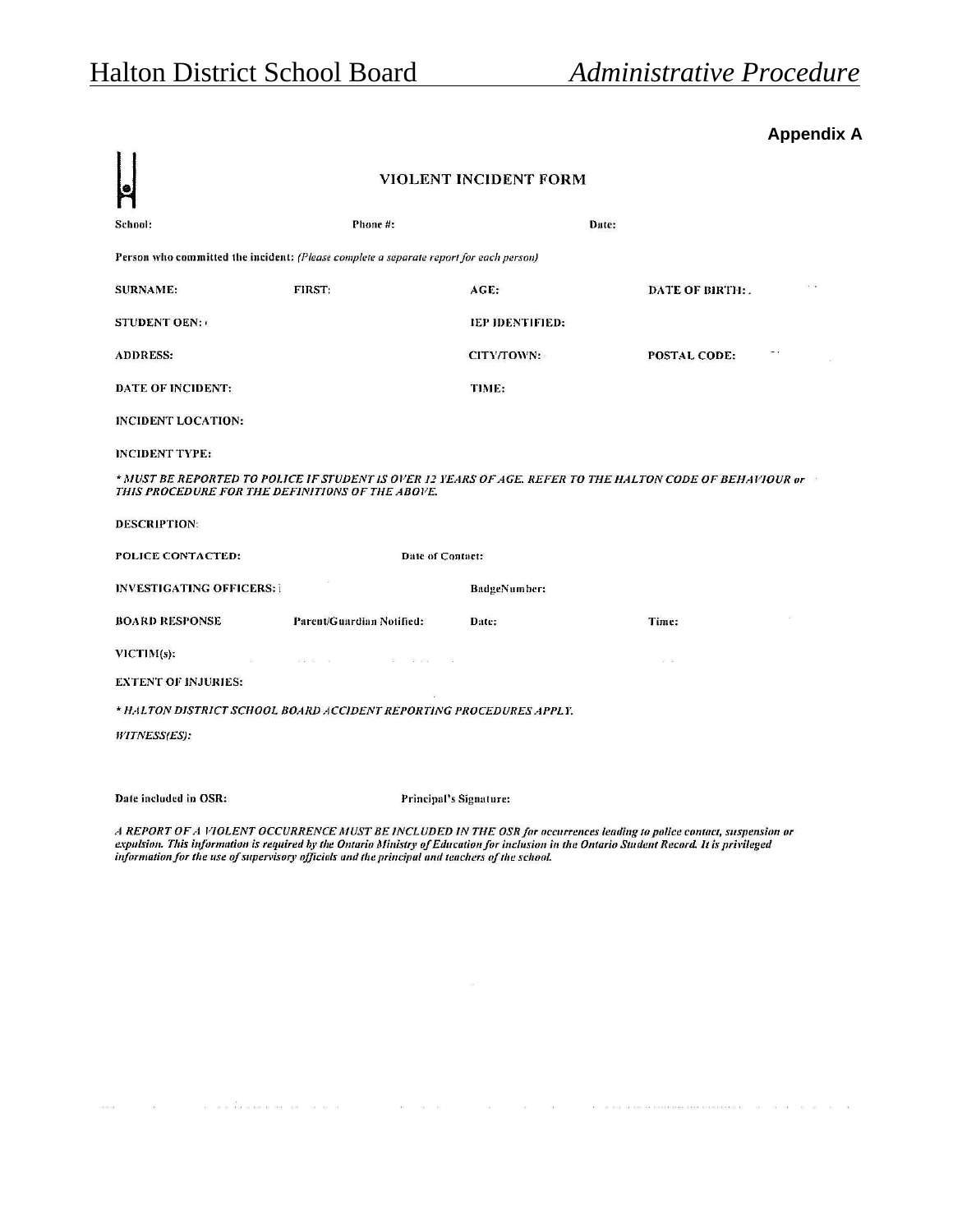## **Appendix B**

### **VIOLENT INCIDENT FORM**

for Persons other than HDSB students

### *(reference PPM 120)*

All violent incidents that occur on school premises during school-run programs must be reported to the Ministry, whether the violent incident was committed by a student of the school or whether it was committed by any other person.

Principals are to complete this form when a person other than a Halton District School Board student commits a violent incident on school premises during school-run programs. These incidents may occur during the school day or during before/after school activities.

Forms are to be submitted electronically to the Executive Assistant and Principal of Safe Schools upon completion.

### **EXAMPLES OF REPORTING USING THIS FORM:**

| School where incident occurred:       |            |      |
|---------------------------------------|------------|------|
| Date of Incident:                     |            |      |
| Time:                                 |            |      |
| Person(s) who committed the incident: |            |      |
| <b>Police Contacted:</b>              | $\Box$ Yes | ⊟ No |
| Date police contacted:                |            |      |
| <b>Extent of Injuries:</b>            |            |      |

#### **Details of Violent Incident PPM 120 and/or Board Policy**

- $\Box$  possessing a weapon, including possessing a firearm (310)
- $\Box$  trafficking in weapons or illegal drugs (310)
- $\Box$  uttering a threat to inflict serious bodily harm on another person (306)
- $\Box$  physical assault causing bodily harm requiring medical attention (310)
- $\Box$  sexual assault (310)
- $\Box$  robbery (310)
- $\Box$  using a weapon to cause or to threaten bodily harm to another person (310)
- ❑ extortion (306)
- $\Box$  hate and/or bias-motivated occurrences (306 or 310)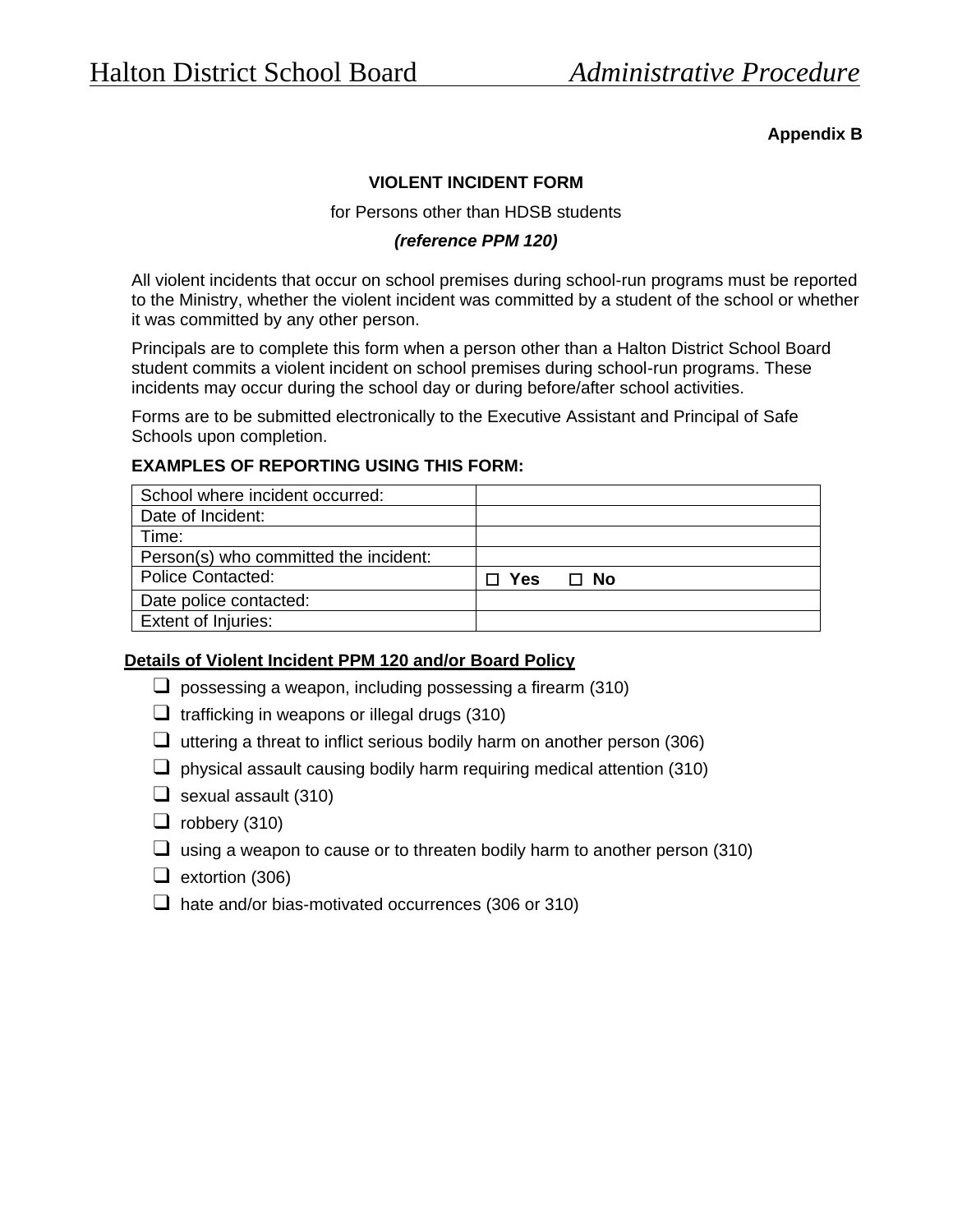## ● **Suspension Appeal Process**

*(from HDSB Administrative Procedure: Suspension and Expulsions September 2020)*

When a student's parent/guardian(s), the adult student or the student 16 or 17 years old and withdrawn from parental control, disagree with the decision of a Principal to suspend, they may appeal the Principal's decision to suspend as follows:

#### **Step 1**: **Notice of Appeal**

A person(s) who is/are entitled to appeal, described above, must give written notice of intent to appeal to the Superintendent of Education – Safe Schools, within 10 (ten) days of the commencement of the suspension. The notice must identify:

- the reason for appealing the suspension
- the remedy sought

The Principal responsible for Safe Schools will confirm receipt of this notice.

#### **Step 2**: **Meeting with the Principal**

The person(s) who is/are entitled to appeal must meet with the Principal of the school to discuss the suspension. If an agreement is not reached through meeting with the Principal, the appeal will proceed to Step 3.

#### **Step 3**: **Superintendent Review**

The Superintendent of Education with responsibility for the school will review the suspension in an effort to reach a resolution. If an agreement is not reached through the Superintendent's Review, the person(s) who is/are entitled to appeal and the Superintendent of Education with responsibility for the school will notify the Superintendent of Education – Safe Schools. The appeal will then be heard by the Discipline Committee.

#### **Step 4**: **Hearing of the Board Discipline Committee**

The Superintendent of Education – Safe Schools will arrange for the Discipline Committee of the Board to hear the appeal and contact the person(s) who is/are entitled to appeal to confirm. The Discipline Committee of the Board shall hear and determine the appeal within 15 school days of receiving the notice of appeal, unless the parties agree on a later deadline.

The Discipline Committee will be made up of a minimum of three trustees who will hear appeals as required by the *Education Act*. Suspension Appeals will not be conducted in accordance with or be subject to the *Statutory Powers Procedure Act*. Parties to the Appeal shall include:

- Principal and/or designate of the school in which the student is registered;
- Superintendent of Education responsible for the school in which the student is registered;
- Student, if 18 years old (or if 16 or 17 and has withdrawn from parental control); and/or
- Student's parent/guardian(s)

The Discipline Committee shall take into account:

- submissions and views of all parties;
- mitigating and other factors, and
- the discriminatory impacts of disciplinary decisions on students protected by the *Ontario Human Rights Code*

The Discipline Committee may, in its decision:

- uphold the decision of the Principal regarding the suspension;
- confirm the suspension but decrease the number of days provided for in the suspension, or
- overturn the decision of the Principal regarding the suspension and remove it from the pupil's record.

The decision of the Discipline Committee is final and will be communicated to all parties in writing by the Superintendent of Education – Safe Schools.

*NOTE: The above process may be modified at the discretion of the Superintendent of Education (Safe Schools) in consultation with the respective Family of Schools Superintendent in consideration of the circumstances.*

## **Appendix C**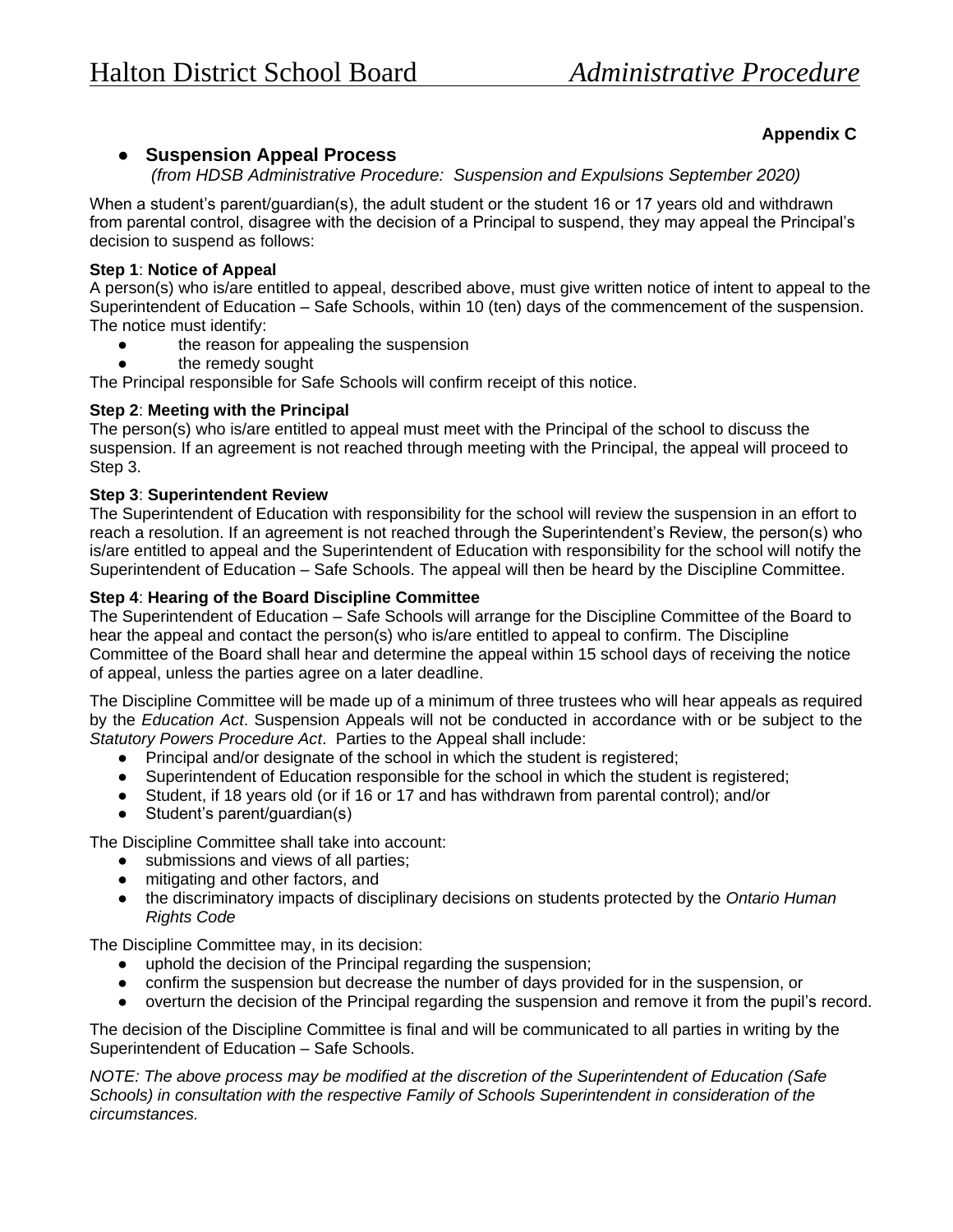## **Appendix D**

# **Expulsion Process**

*(from HDSB Administrative Procedure: Suspension and Expulsions September 2020)*

## ● **Expulsion Process**

When a Principal recommends that a student be expelled from the school or all schools within the Board, the Principal shall prepare a Letter to Recommend Expulsion and a Principal's Report for submission to the Discipline Committee of the Halton District School Board.

The Principal's report will include:

- 1. A summary of the Principal's findings
- 2. An analysis of the mitigating and other factors
- 3. The Principal's recommendation as to whether the pupil should be expelled from his or her school only or from all schools of the board.
- 4. The Principal's recommendation as to,
	- i. the type of school that might benefit the pupil, if the pupil is expelled from his or her school only, or
	- ii. the type of program for expelled pupils that might benefit the pupil, if the pupil be expelled from all schools of the board.
	- **Formal Hearing Process Before the Discipline Committee**

#### **The hearing before the Discipline Committee will be conducted as per the requirements of the**  *Education Act***. The hearing will take place on or before the 20th day of the student's suspension unless otherwise agreed by mutual consent.**

Parties to the hearing shall include:

- Principal/Vice Principal(s) of the school in which the student is registered
- Superintendent of Education responsible for the school in which the student is registered
- Student if 18 years old, or if 16 or 17 and has withdrawn from parental control and/or
- Student's parent(s)/guardian(s)

A legal representative for any of the parties may be in attendance. Parties must inform all parties of parties of legal representation prior to the formal hearing.

#### **Step 1**

The student's parent/guardian(s), or the student if 18 years or older (or 16 or 17 years old and has withdrawn from parental control), will confirm with the Principal their intent to proceed to a Formal Hearing.

#### **Step 2**

The student's parent/guardian(s), or the student, if 18 or older, (or 16 or 17 and has withdrawn from parental control), will receive a notice of the scheduled date and time of the hearing before the Discipline Committee and a copy of the Principal's Report to the Discipline Committee recommending expulsion.

#### **Step 3**

A written response to the Principal's Report, or other submission for the purposes of the hearing, may be submitted to the Discipline Committee through the Superintendent of Education responsible for Safe & Accepting Schools. This written response must be provided to the Superintendent at least three days prior to the Expulsion Hearing.

#### **Step 4**

During the Hearing, the Discipline Committee will hear submissions from the parties.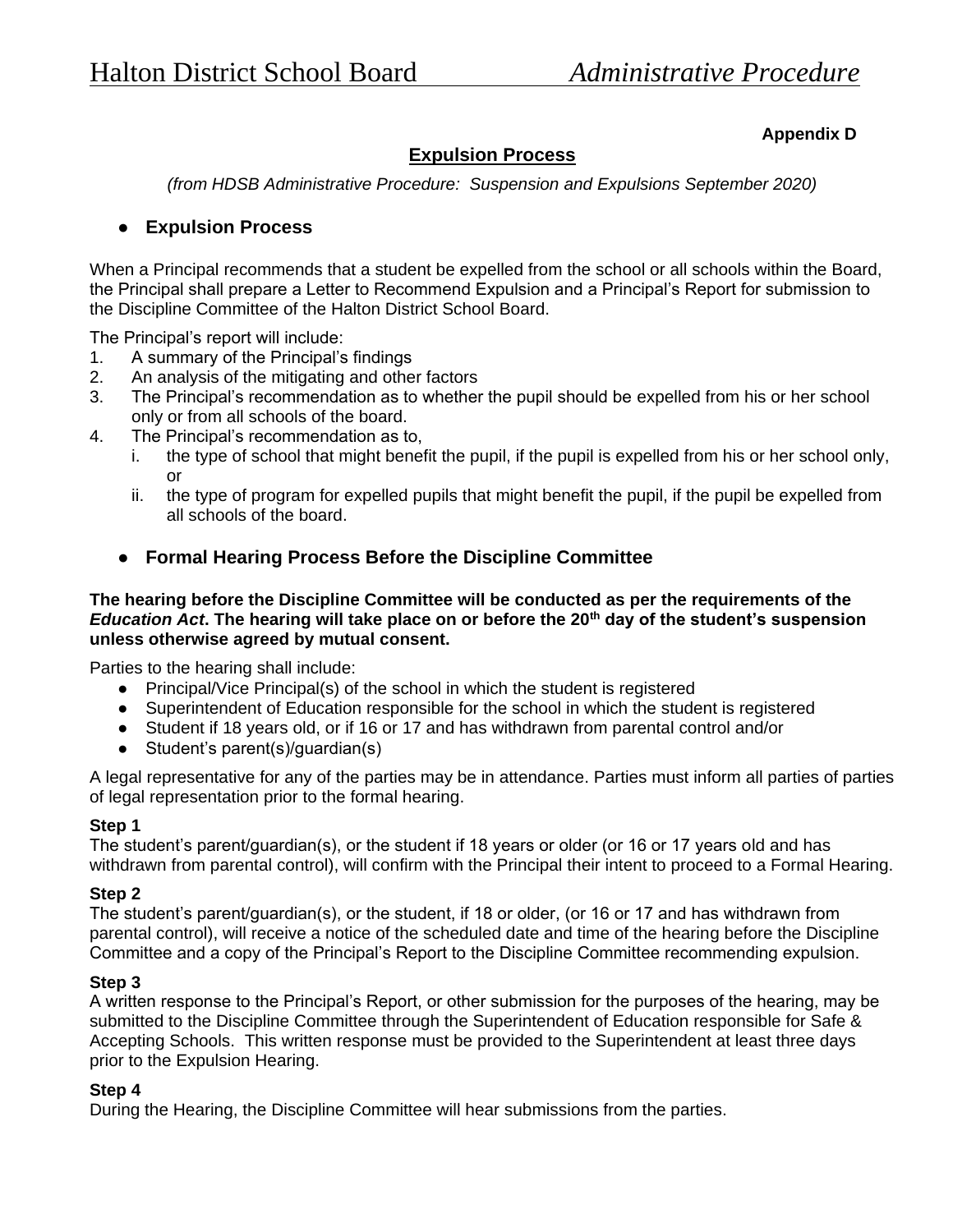## **Step 5**

In making their decision, the Discipline Committee shall take into account:

- submissions and views of all parties;
- mitigating and other factors;
- the Principal's Report and any written responses to the Principal's Report provided to the Discipline Committee before the completion of the hearing; and
- the discriminatory impacts of disciplinary decisions on students protected by the *Ontario Human Rights Code*

### **Step 6**

The Discipline Committee may, in its decision:

- 1. Decide not to expel the student and will:
	- uphold the decision of the Principal regarding the suspension;
	- uphold the decision of the Principal but decrease the number of days of suspension; or
	- overturn the decision of the Principal regarding the suspension and remove it from the pupil's record.
- 2. Expel the student from his/her school only or all schools of the Board, and sign the *Order to Expel*. In doing so they will also assign the student to the HOPES program.

### **Step 7**

The School Superintendent and the Superintendent of Safe Schools will determine the placement of the student should they be expelled from their school only.

## **Step 8**

The decision of the Discipline Committee will be communicated to all parties to the hearing in writing by the Superintendent of Education responsible for Safe Schools.

A copy of the Decision of the Discipline Committee letter will be sent to the student's parent/guardian(s) or the student if 18 years or older (or 16 or 17 years and has withdrawn from parental control).

An expulsion from the student's school or all schools of the Board may be appealed to:

Social Justice Tribunal The Child and Family Services Review Board 655 Bay St, 14th Floor Toronto, Ontario M7A 2A3 Fax: (416) 327-4379 Phone: (416) 327-4673 or 1-888-728-8823 Website: *[www.sjto.ca/cfsrb](about:blank)*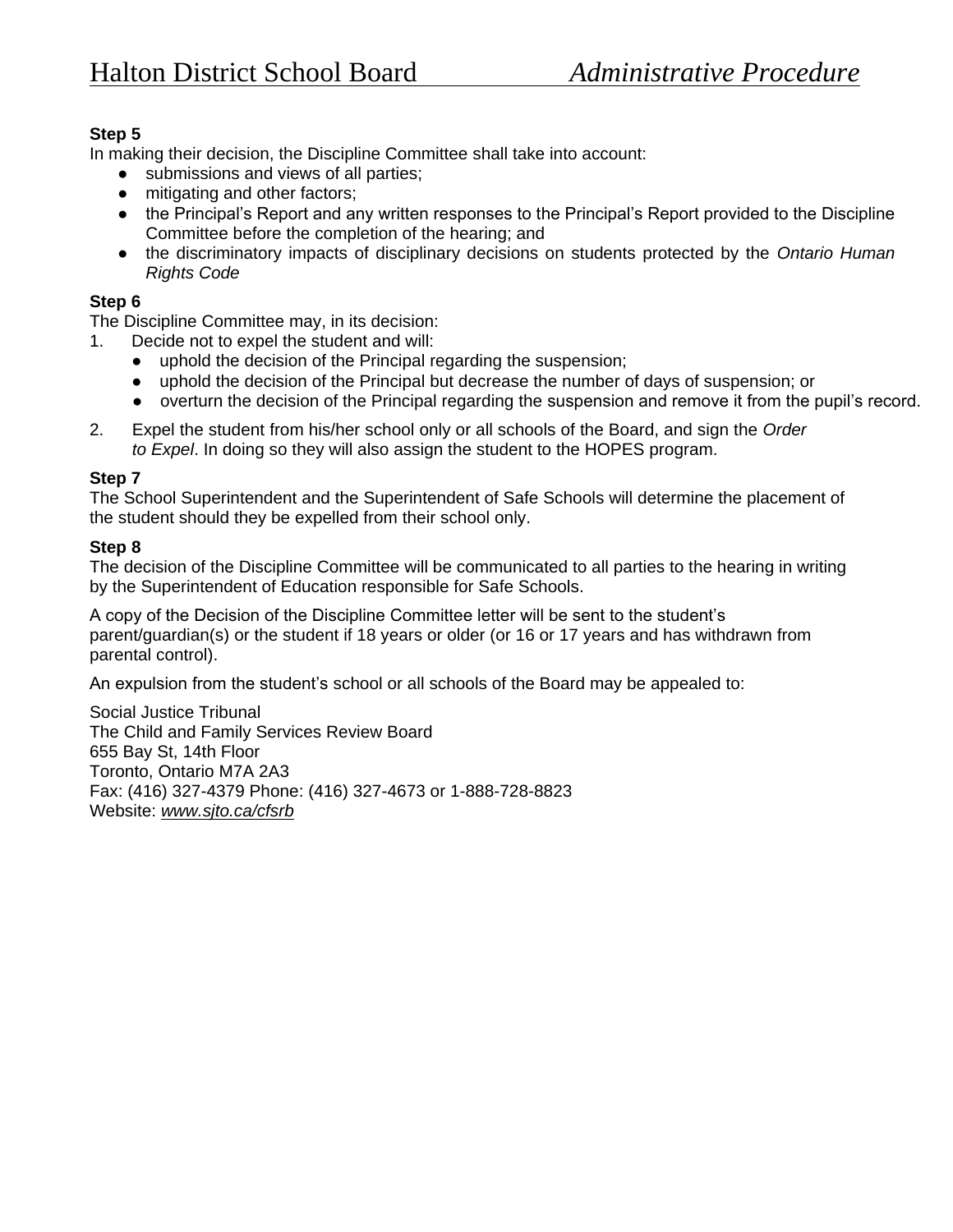**Appendix E**



for Expelled/Suspended Students

## **Introduction**

The *Education Act* combines discipline with opportunities for students to continue their education. PPM 141 and PPM 142 provide direction to boards on the development and implementation of programs for students who are suspended (six or more days) and/or expelled from all schools of the board. Other relevant legislative direction is outlined in PPM 128 (Provincial Code of Conduct and School Board Code of Conduct), PPM 145 (Progressive Discipline and Promoting Positive Student Behaviour), and PPM 144 (Bullying Prevention and Intervention).

Research evidence supports the following components as key to improving student learning and keeping students in school:

- prevention and early intervention strategies to address inappropriate student behaviour;
- improved access to professional resources for students;
- training for Principals and teachers to increase their ability to support students;
- partnerships including parents and community agencies;
- programs and supports for students who have been expelled or suspended to facilitate their successful return to school.

These components will be incorporated in the HOPES program through individual student action plans (SAPs), which will outline both the academic component, and the non-academic or social/emotional development component of the program for each student.

### **What is the HOPES Program?**

The **H**alton **O**pportunities **P**rogram for **E**xpelled/Suspended **S**tudents (as per Ministry direction under PPM 141 and 142) provides academic and non-academic support to students in Grades 7 to 12 and their families. HOPES sites are based in Burlington ("HOPES South") and Milton ("HOPES North"). Transportation is provided by the Board so all students may access the program. HOPES staff includes the Principal responsible for coordinating the program, a Behavioural Support Worker, a teacher, and access to a Social Worker.

Once the decision has been made to suspend a student for six to twenty days, to suspend pending expulsion, or to expel from all schools of the Board, the home school Principal/Vice Principal will recommend to the student and their parents/guardians that they participate in HOPES information will be provided to the student and their parents. HOPES staff will also reach out to families to provide details about the program and encourage the student's attendance.

Once the student and their parents/guardians are committed to participating in the program, HOPES staff will arrange an intake meeting to be attended by the student, their parents/guardians, HOPES Social Worker, HOPES teacher, and home school administrator.

A Student Action Plan (SAP) will be developed in conjunction with the student, parents/guardians, home school and the HOPES staff. The expectations for successful completion of the program and plans for transition back to school will also be addressed in the SAP. The HOPES staff will assist students and parents/guardians with referrals to community agencies, as appropriate.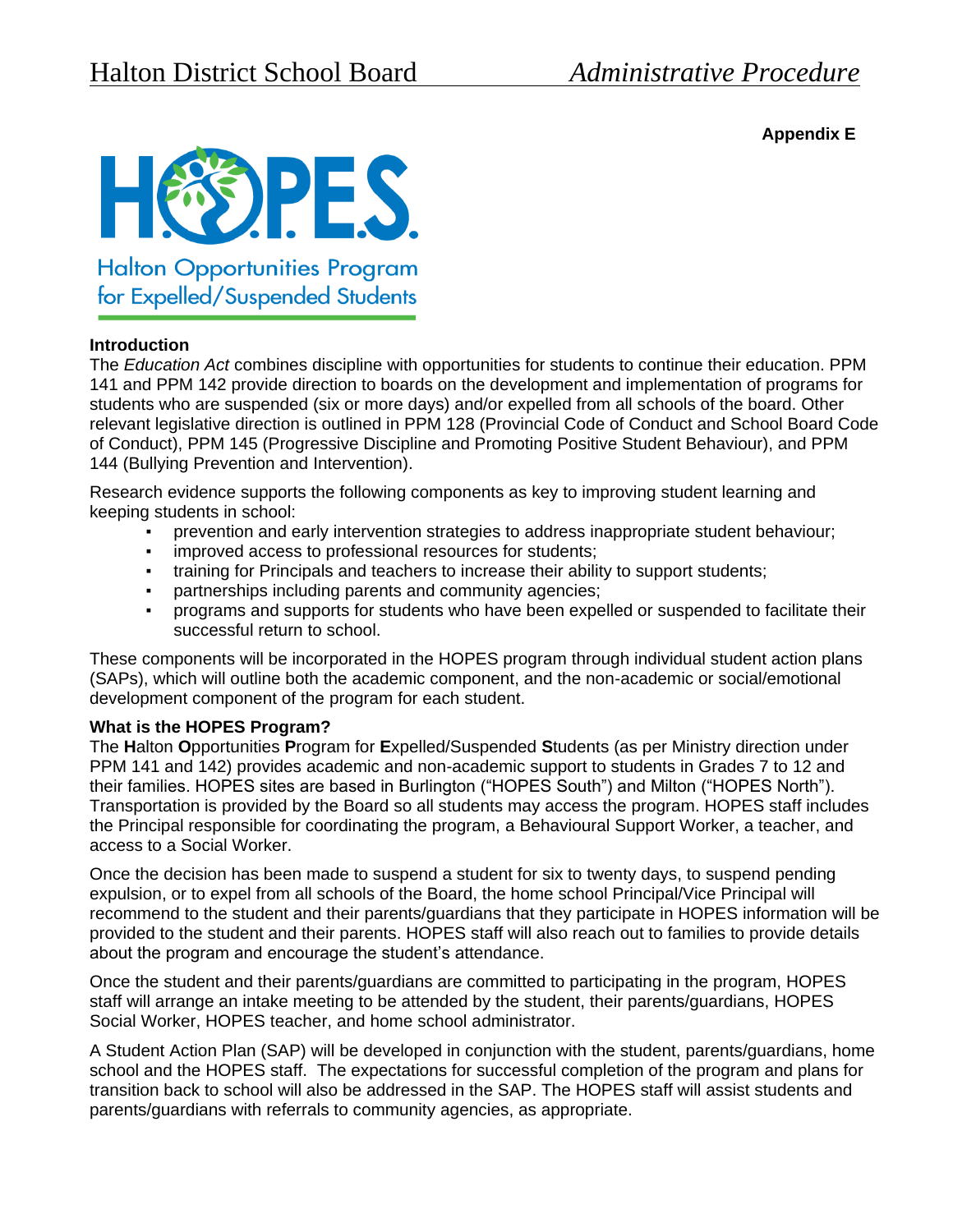Once the student has successfully completed the expectations of the program (or completed the suspension if up to twenty days) the HOPES team will facilitate the student's transition back to school.

Programming and support at HOPES are designed to:

- provide students with the opportunity to examine the reason(s) for his/her suspension or expulsion and to develop more appropriate and effective ways of addressing similar issues in the future;
- provide students with the academic work that is presented in their home school, thus supporting academic success and/or credit accumulation;
- provide a stimulating and creative learning environment for students on long-term suspension or expulsion;
- provide an opportunity for students to develop/modify social interaction skills;
- provide learning materials to address anger management issues, conflict resolution strategies, and other life skills;
- facilitate access to community agencies to address the needs of the students and their families; and
- provide constructive and relevant feedback to the referring school, student and parents
	- ●

# ● **HOPES Program Vision, Mission and Values**

## ● *Vision*

Our vision is that HOPES students will become successful and positive contributors to both their learning environments and their communities.

## ● *Mission*

We will:

- ✓ Provide meaningful and differentiated learning experiences
- ✓ Nurture a respectful classroom environment
- ✓ Collaborate in goal setting
- ✓ Honour strengths and celebrate successes
- ✓ Be creative and responsive to student needs
- ✓ Advocate for students and their families
- ✓ Work together with schools and community resources
- *Values*
- ✓ Relationships
- ✓ Respect for all
- ✓ Faith and belief in the capacity and goodness of our students
- ✓ Collaboration
- ✓ Creativity
- ✓ Restorative practices
- ✓ Inclusivity

Students who do not abide by the program expectations may not attend the HOPES program in person. In such circumstances, program support can be delivered online or through other means and/or locations in the community.

## ● *Program Criteria*

A student will be accepted into the HOPES program under the following conditions:

- $\bullet$  the student is serving a suspension of six (6) or more days in length as part of a progressive discipline process;
- the student is expelled from all schools of the board, as recommended by the Discipline Committee of the Board of Trustees;
- the student is willing to attend and participate in the program; and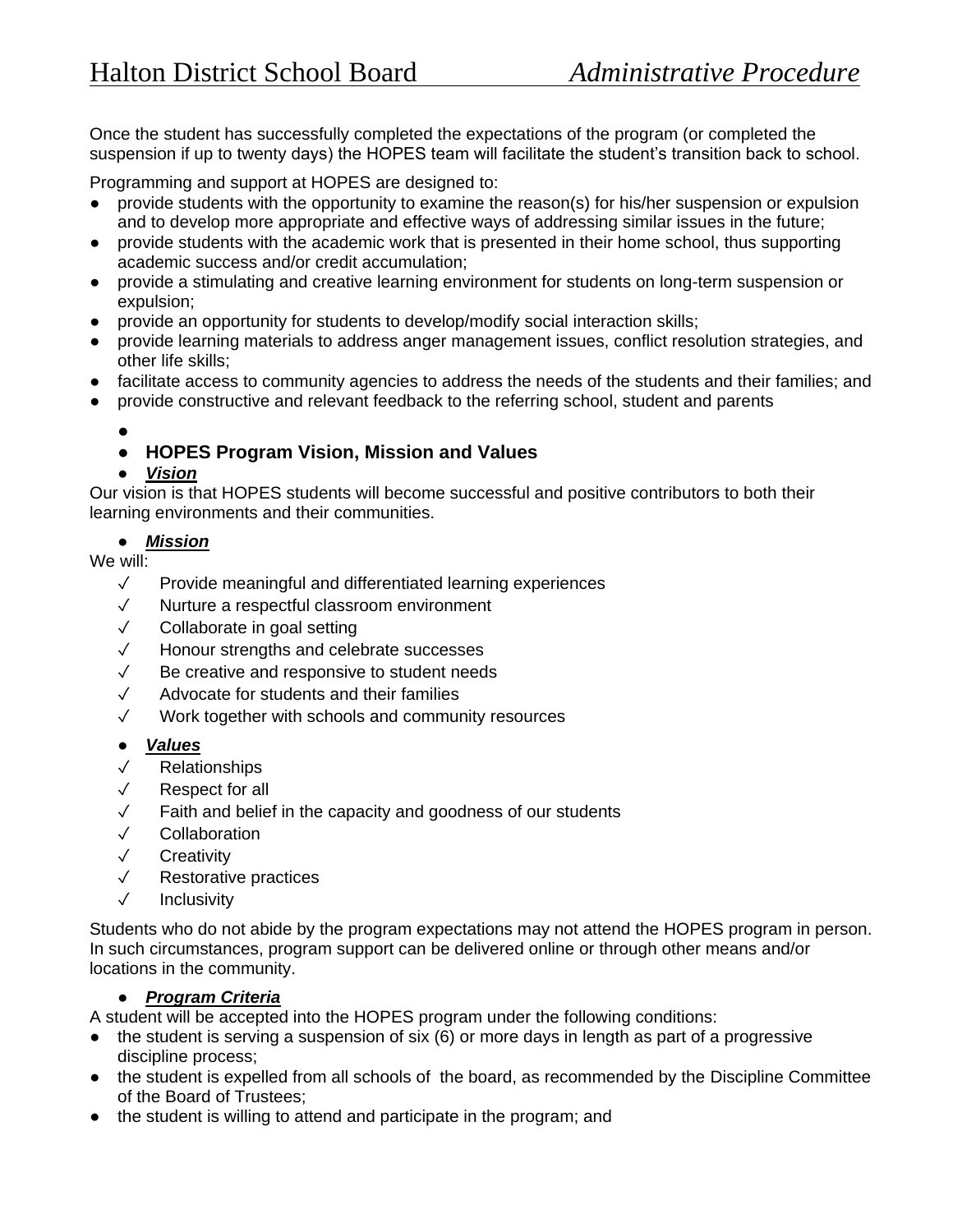● the student is in Grades 7 to 12

### *Note:*

For younger (Grades 4-6) students serving a suspension of 6 or more days, academic work will be provided through the school. Emotional/behavioural support for the student and family may be provided through the school's Child and Youth Counsellor or through referral to community agencies.

## **HOPES Referral Process**

The following steps are necessary for placement of a student in HOPES:

- Step 1: The home school Principal notifies the HOPES Principal of a potential student candidate who is suspended or suspended pending expulsion.
- Step 2: The student and their parent or guardian will attend an intake meeting with the home school Principal/vice Principal, and HOPES staff (i.e., Principal, teacher, behaviour support worker and social worker).
- Step 3: Preparation of the Student Action Plan (SAP) begins once the student commits to attending the HOPES program.

## **Student Action Plan (SAP) Components**

A Student Action Plan (SAP) is developed for every student on a long-term suspension or expulsion that makes a commitment to attend the HOPES program. The SAP is developed through collaboration between HOPES staff, the student, the student's parents, and the home school Principal/Vice Principal. Schools must provide a homework package for those students suspended for 6 to 20 days who attend HOPES.

HOPES staff will provide subject/course work for those students who are expelled from all schools of the Board. Please note:

- For a student who is *suspended for six (6) to ten (10) days*, the SAP includes an academic component only.
- For a student *suspended for eleven (11) to twenty (20) days*, the SAP will consist of both academic and non-academic components.
- For students with *special education needs* who are subject to a long-term suspension or expulsion from all schools in the Board, appropriate supports, consistent with the student's IEP, will be in place in the HOPES program.
- The *content and balance of the academic and/or non-academic program* for the student will depend on the needs of the student, length of suspension and the nature and severity of the behaviour that led to the suspension, including any mitigating or other factors.
- The *academic program* allows the student to continue their education and may include credit recovery, credit completion, e-learning, distance learning, Independent Learning Centre courses from the Ministry of Education, cooperative education, community involvement through service learning, etc.
- The *non-academic program* is provided to a student who is suspended for more than ten (10) days or expelled from all schools of the board. This program is designed to identify and address the underlying causes of a student's behaviour and develop positive attitudes and behaviours, with the goal of reducing the risk that the student will be suspended or expelled in the future. Restorative practices may also be a component of this program, as appropriate. The HOPES program will make appropriate support available to the student and/or facilitate the student's referral to a community agency.

## **Conditions for Exemption from HOPES**

● A student who is *subject to a long-term suspension* cannot be compelled to participate in the HOPES program. The student may return to school once the period of suspension is served.